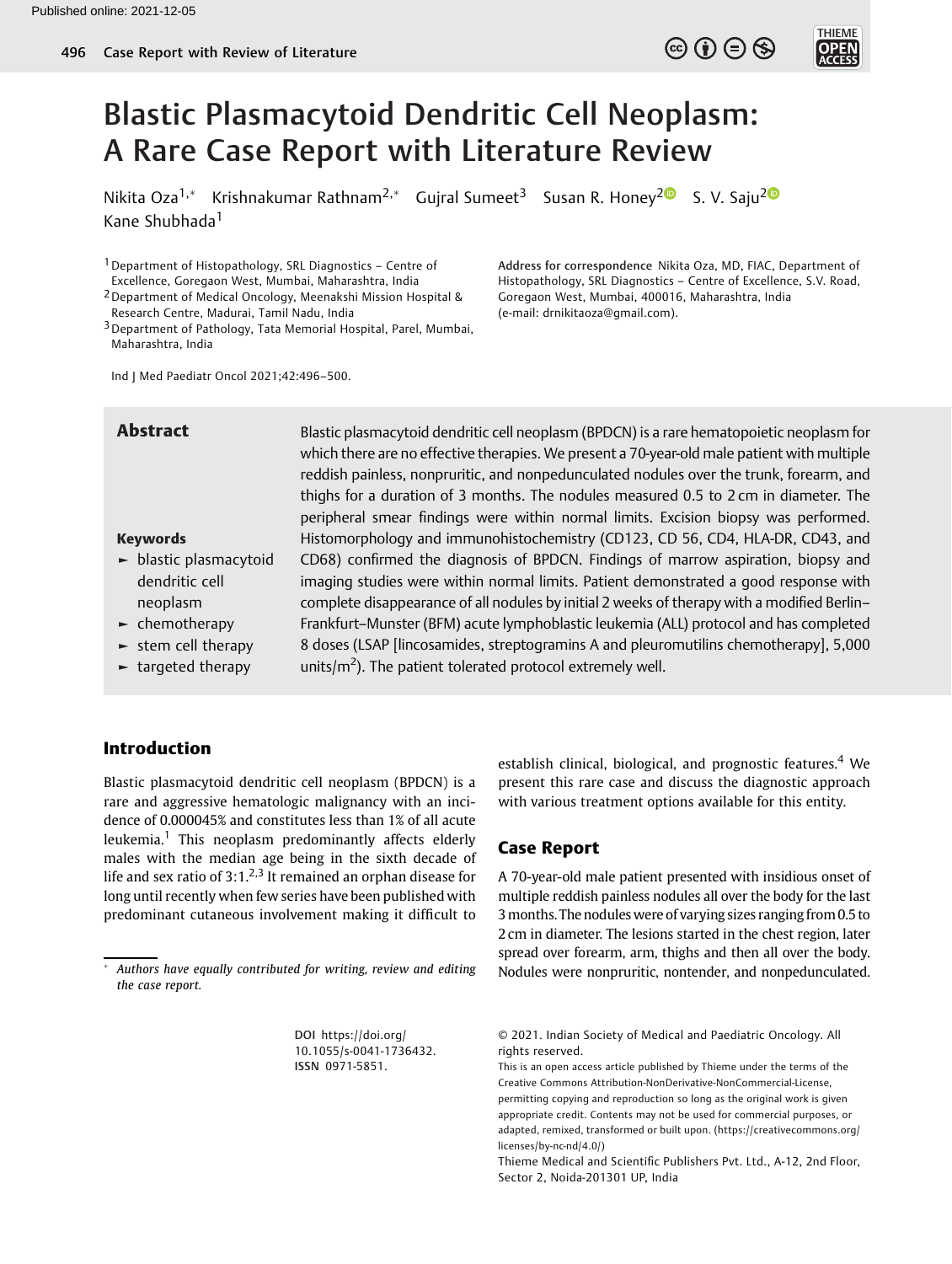

Fig. 1 (A) Reddish painless nodules over the trunk; (B, C) Complete disappearance of all nodules by second week of therapy; (D, E) Hematoxylin and eosin–stained section show dermal tumor. The tumor cells are intermediate in size and show oval irregular nuclear contour, conspicuous nucleoli, and moderate cytoplasm. Brisk mitotic figures and apoptotic bodies noted (original magnification:  $1d - \times 200$  and  $1e - \times 400$ ).

Clinically, no palpablelymphadenopathy or organomegaly was noted. The Eastern Cooperative Oncology Group (ECOG)/ Karnofsky's index of performance status (KPS) performance score was 1. Hemogram was within normal limits with hemoglobin of 13 g/dL, white blood cell count of 8,400/µL, and platelets of  $380 \times 10^9$ /L. Contrast-enhanced scan of chest, abdomen, and pelvis was performed and revealed no significant abnormality. The lesions were not associated with type B symptoms or bleeding manifestations (►Fig. 1A). In the given clinicoradiological context, possibility of a soft tissue sarcoma and cutaneous lymphoma was considered.

Complete excision biopsy of the nodule over the arm was done, and the blocks were processed and studied for histomorphology. Biopsy from the nodule revealed dermis infiltrated by atypical lymphoid cells arranged in diffuse sheets. Periadnexal and perivascular neoplastic cell aggregates were noted. The tumor cells were of intermediate size and showed oval nuclei, irregular nuclear contour, conspicuous nucleoli, and moderate eosinophilic cytoplasm. Prominent proliferating blood vessels were noted in the background. Frequent mitotic figures, atypical mitosis, and apoptotic bodies were identified. The tumor infiltrated the underlying subcutaneous tissue. Overlying epidermis was free of tumor ( $\blacktriangleright$  Fig. 1D and E).

On performing immunohistochemistry, the tumor diffusely expressed LCA (leukocyte common antigen) HLA DR (human leukocyte antigen - DR isotype), CD123, CD56, CD123, CD43, CD4, and CD68. Tumor cells were immunonegative for T-cell markers (CD3, CD8, and CD7), myeloid and monocytic cells (MPO, and CD117), B-cells (CD20), CK, CD10, BCL6, CD23, TIA, CD34, TdT, MUM1, TCR gamma and TCR Beta and EBV. TCL1 immunomarker was not performed due to unavailability. The MIB 1 labeling index was approximately 30% in areas of highest proliferative activity (►Fig. 2A–F). Bone marrow biopsy did not reveal infiltration by abnormal cells. Thus, diagnosis of blastic plasmacytoid dendritic cell neoplasm (BPDCN) was made.

Considering the age of the patient, allogenic stem cell transplant (allo–stem cell transplantation [SCT]) was at consolidation. The patient was then initiated on a modified Berlin– Frankfurt–Munster (BFM) acute lymphoblastic leukemia (ALL) like protocol with prednisolone, 60 mg/m<sup>2</sup>; weekly vincristine, 1.4 mg/m<sup>2</sup>; daunorubicin, 25 mg/m<sup>2</sup>; and L-asparaginase, 5,000 unit/ $m<sup>2</sup>$  (2 doses a week as per institutional protocol adjusted to his age; total of 8 doses were delivered). He demonstrated a good response with complete disappearance of all nodules by second week of therapy ( $\blacktriangleright$ Fig. 1B and C) and is continuing the same modified BFM ALL-like protocol. The patient is being closely monitored and did not have any side effects like hyperglycemia, pancreatitis, or bleeding manifestation. Clinically, patient went into remission after third week induction with no new lesions and disappearance of nodules.

# Discussion

BPDCN is a rare malignancy of dendritic cell precursors as it resembles the normal counterpart in expression profile, immunophenotype, and biological function.<sup>5,6</sup> A study of its ontogeny shows the cell of origin to be much closer to myeloid precursors.<sup>7</sup> These are commonly called as natural killer (NK)cell lymphoma,  $CD4 + NK$ -cell leukemia, or blastic NK leukemia/lymphoma due to the expression of the CD56 molecule. The etiology of BPDCN is not clearly known except for its association with myelodysplastic syndromes (MDS) due to the cooccurrence of several gene mutations.<sup>6,7</sup>

The disease commonly presents as asymptomatic cutaneous lesions.7,8 Extracutaneous involvement includes involvement of bone marrow and lymph nodes.<sup>7</sup> An isolated or disseminated bruise-like lesion has better outcome than more disseminated lesions. $9-12$  However, lack of initial cutaneous involvement has been reported in the literature like mucosal lesion in oral cavity.<sup>13</sup>

In cases of disseminated disease; biopsy of the cutaneous nodule, lymph node, or bone marrow biopsy is essential for establishment of the diagnosis. In cutaneous lesions, epidermis is usually spared, and the lesion typically infiltrates the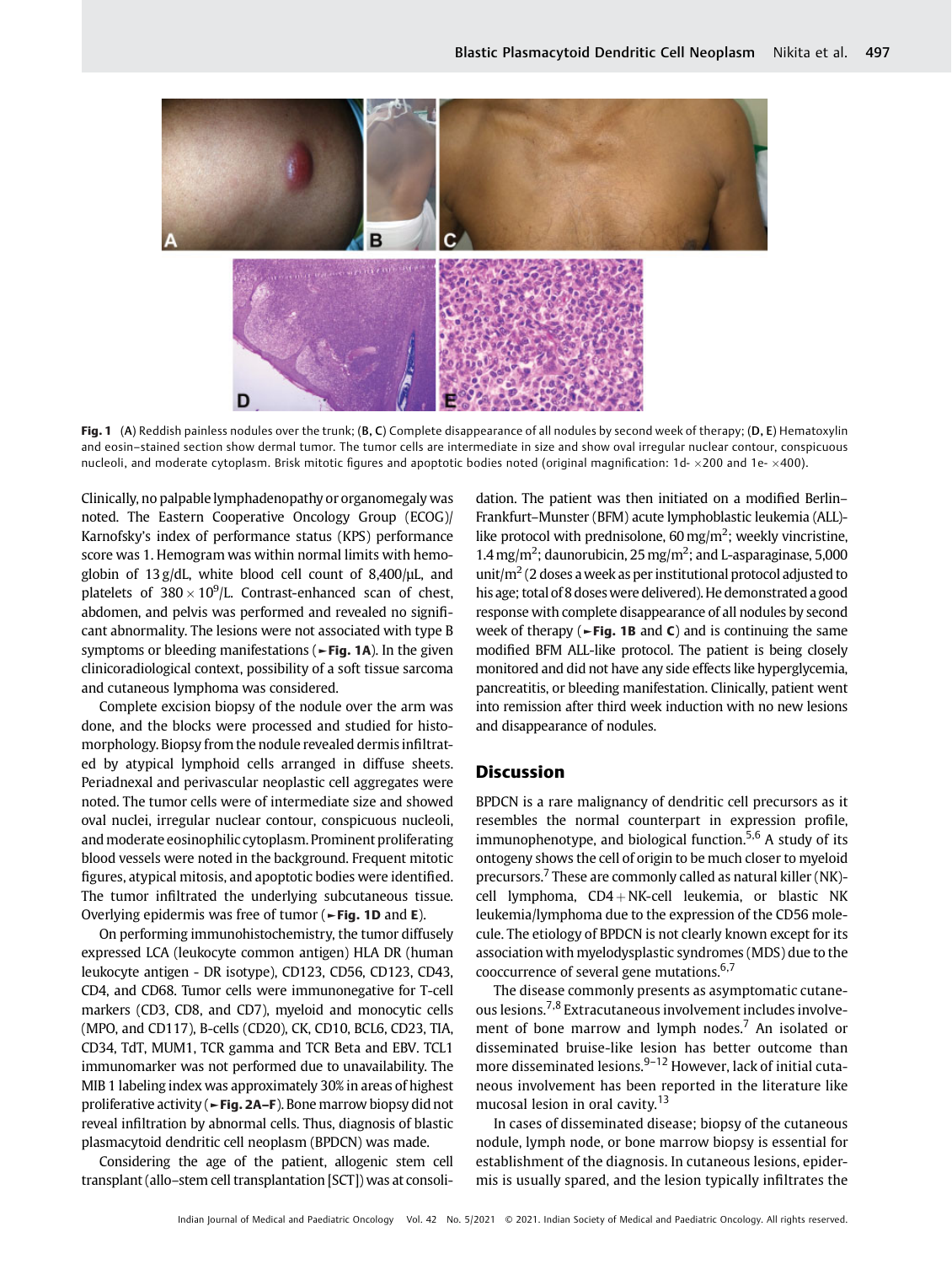

Fig. 2 The tumor cells expresses LCA (A), HLA-DR (B), CD123 (C), CD56 (D), CD43 (E), CD 68 (F) (original magnification:  $\times$ 200).

dermis. As seen in our case, progression of disease often leads to involvement of subcutaneous fat. Monomorphic population of small to medium sized cells showing irregular nuclear contours, fine to evenly dispersed chromatin, small nucleoli, and scant to moderate amount of cytoplasm is characteristically seen in BPDCN.14–<sup>17</sup> Plasmacytoid dendritic cells (PDCs) showed strong immunoexpression for CD4, CD123, and HLA-DR, while they focally show CD43 and CD68. Expression of CD123 (high) is the main characteristic of PDCs. When in doubt, immunomarker for TCL1 may be used to support the diagnosis of BPDCN. Plasmacytoid dendritic cells are the principal source of interferon α, and their accumulation at inflammatory sites contributes to the immune and inflammatory response.14,15

Plasmacytoid dendritic cells are predominantly seen in allergic rhinitis, hyaline vascular Castleman's disease, granulomatous lymphadenitis, Kikuchi–Fujimoto lymphadenopathy, and Hodgkin lymphoma. PDCs are also noticed in skin of patients with hydroa vacciniforme, lupus erythematosus, and psoriasis.14,15 In our case, the patient did not complain of any inflammatory lesion in the past. There is a strong debate that PDCs belong to the myelomonocytic lineage as AML - Acute Myeloid Leukemia and myelodysplasia can occur in the due course of this disease. World Health Organization Classification of Tumors of Hematopoietic and Lymphoid Tissue (2008) had grouped BPDCN with the category of AML and related precursor neoplasms which now has been listed as its own category in the 2016 revised version.<sup>18,19</sup>

BPDCN demonstrates deletion of several tumor suppressor genes including CDKN2A, RB1, CDKN1B and tumor protein p53 (TP53). TET2 gene mutation (ten–eleven translocation– 2), located on band 4q24, provides additional evidence that BPDCN is a myeloid related neoplasm.<sup>16</sup>

A biological hallmark of BPDCN is disruption at the G1/S transition that possibly contributes to pathogenesis.<sup>16</sup> Clinical features, morphologic findings, immunophenotypic profile, and cytogenetic and molecular data forms the basis for the diagnosis of BPDCN.<sup>16-18</sup> Among these, immunoprofile of neoplastic cells plays an important role in the diagnosis of the disease since there is an overlap of the immunophenotypic features with other hematopoietic neoplasms.<sup>19</sup>

Before establishing a diagnosis of BPDCN in particular, NK-cell lymphoma/leukemia, mature T-cell lymphomas/ leukemias, T-cell lymphoblastic leukemia/lymphoma (T-ALL/LBL), and myeloid sarcoma/AML some should be excluded.<sup>17</sup> In our case, myeloid sarcoma was ruled out by immunonegativity of MPO and CD117; T-ALL/LBL was ruled out as the tumor cells were immunonegative for T-cell markers (CD3, CD8, and CD7); NK T-cell lymphoma/leukemia was ruled out as the tumor cells did not express T-cell nor cytotoxic markers.

BPDCN is inherently resistant to standard chemotherapies and have overall poor survival. Intensive ALL-like induction regimens (e.g., cyclophosphamide, vincristine, doxorubicin [also known by its trade name, Adriamycin], and dexamethasone hyper-CVAD - cyclophosphamide, vincristine, doxorubicin (also known by its trade name, Adriamycin), and dexamethasone; BFM chemotherapy) a were considered as more effective on comparison to standard therapies like CHOP - cyclophosphamide, doxorubicin hydrochloride (hydroxydaunorubicin), vincristine sulfate (Oncovin), and prednisone. $4,20,21$ 

Combination of L-asparaginase and methotrexate has shown clinical activity in BPDCN, predominantly in elderly patients.22,23 Consolidation with allogeneic SCT (allo-SCT), in first CR - Complete response, demonstrated durable complete remissions with overall survival rates ranging from 58% at 3 years to 40% at 10 years. With regard to relapse rates, reduced intensityconditioning appears to be equivalent tomyeloablative regimens.<sup>24</sup> Elderly patients are treated with lower intensity chemotherapy regimens like pralatrexate, bendamustine, or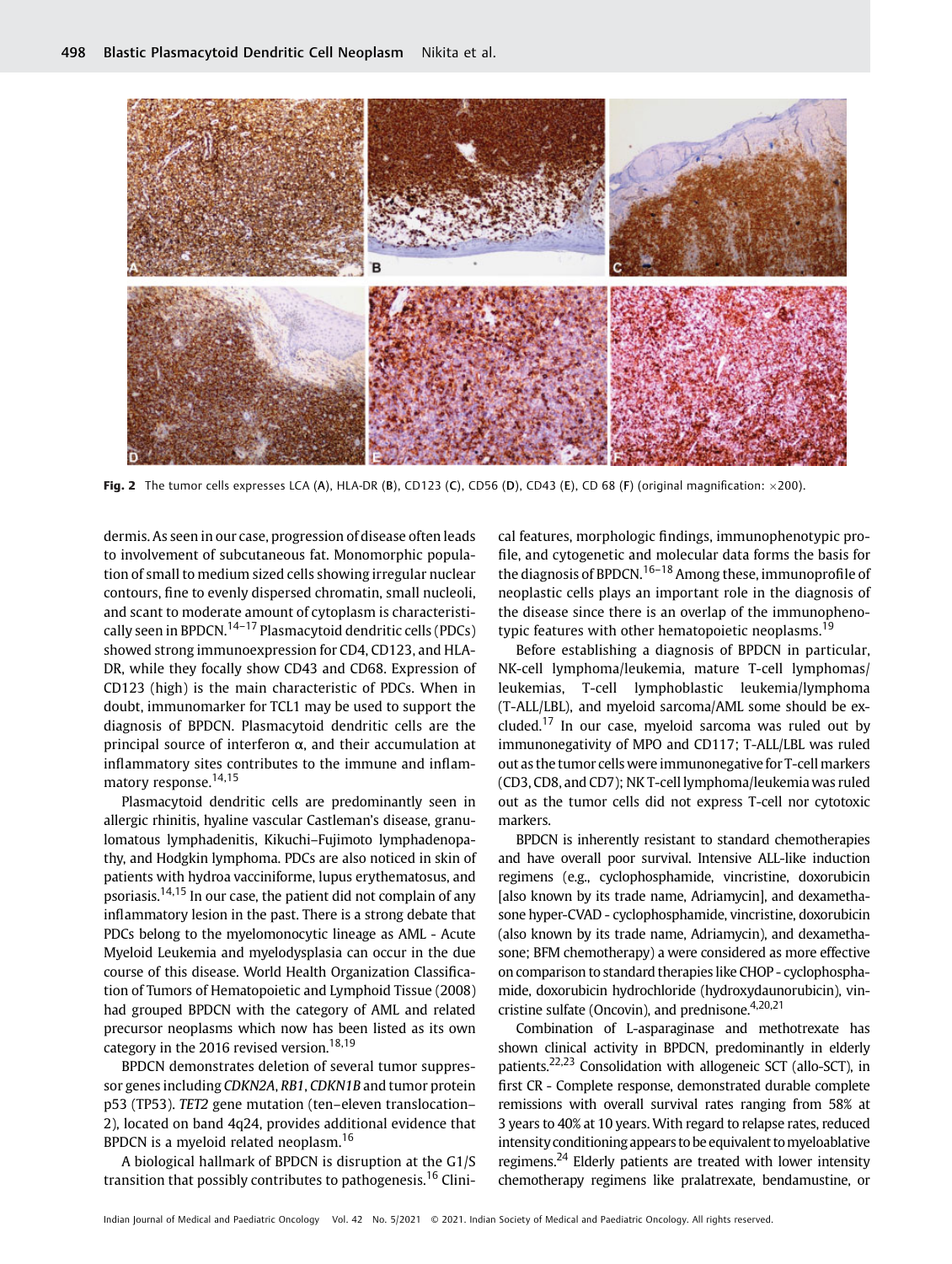gemcitabine/docetaxel combinations or hypomethylating agents like 5-azacytidine which demonstrated transient responses.25–<sup>28</sup>

# Novel Agents in Blastic Plasmacytoid Dendritic Cell Neoplasm

Literature reveals that low-intensity treatments have unsatisfactory results, whereas intensive therapies lead to toxicity. Thus, there was a need for the use of novel targeted agents for the treatment of BPDCN.<sup>29</sup> SL-401 is a novel recombinant protein which includes components of diphtheria toxin fused with interleukin-3, demonstrating overall response rate of 77% (with 55% CR).<sup>29</sup> Promising result with CR rate of 79% (first line) and 31% CR rate, a phase-II study with SL401 has been shown and reported at the 2017 ASH - American Society of Hematology for relapsed/refractory patients.27–<sup>29</sup> Phase-I trials are ongoing with other immunotherapies targeting CD123 which includes immunoconjugates, chimeric antigen receptor (CAR)- T-cells, and bispecific antibodies.<sup>28</sup>

Venetoclax (BCL-2 inhibitor) has demonstrated high single-agent activity in myeloid malignancies. Currently, it is used in combination with induction chemotherapy. Bromodomain and extra terminal domain inhibitors (BETs) are being studied in preclinical tests.<sup>27,28</sup>

SCTwith myeloablative or reduced intensity regimen have shown improved survival in younger and selected elderly patients. The clinical course and response to the treatment is best when the procedure is performed after first  $CR^{28-30}$ 

# Conclusion

BPDCN is a very rare neoplasm with poor treatment outcomes. In younger patients, induction regimens (ALL-like) followed by allogenic SCT in CR-1 and in elderly unfit patients, L-asparaginase based chemotherapy or hypomethylating agents achieve good palliation. Novel therapies like anti-CD123-directed immunotherapies and venetoclaxbased therapy have shown promise in clinical trials.

Ethics Statement

The authors hereby declare that Institutional Ethics Committee did not mandate IEC review for this study. The collection of data from electronic medical record (EMR) and laboratory reports do not require an informed consent form as per the hospital's standard operating procedures.

#### Conflict of Interest

The authors declare that there is no conflict of interest.

#### References

- 1 Sapienza MR, Pileri A, Derenzini E, et al. Blastic plasmacytoid dendritic cell neoplasm: state of the art and prospects. Cancers (Basel) 2019;11(05):595
- 2 Facchetti F, Pileri SA, Agostinelli C, et al. Cytoplasmic nucleophosmin is not detected in blastic plasmacytoid dendritic cell neoplasm. Haematologica 2009;94(02):285–288
- 3 Garnache-Ottou F, Feuillard J, Saas P. Plasmacytoid dendritic cell leukaemia/lymphoma: towards a well defined entity? Br J Haematol 2007;136(04):539–548
- 4 Pagano L, Valentini CG, Pulsoni A, et al; GIMEMA-ALWP (Gruppo Italiano Malattie EMatologiche dell'Adulto, Acute Leukemia Working Party) Blastic plasmacytoid dendritic cell neoplasm with leukemic presentation: an Italian multicenter study. Haematologica 2013;98(02):239–246
- 5 Swerdlow SH, Campo E, Harris NLet al , eds. WHO Classification of Tumours of Haematopoietic and Lymphoid Tissues. WHO Classification of Tumours. Revised 4th ed. Vol 2. Lyon, France: International Agency for Research on Cancer; 2017
- 6 Sapienza MR, Abate F, Melle F, et al. Blastic plasmacytoid dendritic cell neoplasm: genomics mark epigenetic dysregulation as a primary therapeutic target. Haematologica 2019;104(04):729–737
- 7 Sapienza MR, Fuligni F, Agostinelli C, et al; AIRC 5xMille consortium 'Genetics-driven targeted management of lymphoid malignancies and the Italian Registry on Blastic Plasmacytoid Dendritic Cell Neoplasm. Molecular profiling of blastic plasmacytoid dendritic cell neoplasm reveals a unique pattern and suggests selective sensitivity to NF-kB pathway inhibition. Leukemia 2014;28 (08):1606–1616
- 8 Demiröz AS, Demirkesen C, Salihoğlu A, Tüzüner N. Blastic plasmacytoid dendritic cell neoplasia: a single center experience. Turk J Haematol 2020;37(01):48–52
- 9 Bekkenk MW, Jansen PM, Meijer CJLM, Willemze R. CD56+ hematological neoplasms presenting in the skin: a retrospective analysis of 23 new cases and 130 cases from the literature. Ann Oncol 2004;15(07):1097–1108
- 10 Suzuki R, Nakamura S, Suzumiya J, et al; NK-cell Tumor Study Group. Blastic natural killer cell lymphoma/leukemia (CD56-positive blastic tumor): prognostication and categorization according to anatomic sites of involvement. Cancer 2005;104(05):1022–1031
- 11 Assaf C, Gellrich S, Whittaker S, et al. CD56-positive haematological neoplasms of the skin: a multicentre study of the Cutaneous Lymphoma Project Group of the European Organisation for Research and Treatment of Cancer. J Clin Pathol 2007;60(09): 981–989
- 12 Cota C, Vale E, Viana I, et al. Cutaneous manifestations of blastic plasmacytoid dendritic cell neoplasm-morphologic and phenotypic variability in a series of 33 patients. Am J Surg Pathol 2010; 34(01):75–87
- 13 Rauh MJ, Rahman F, Good D, et al. Blastic plasmacytoid dendritic cell neoplasm with leukemic presentation, lacking cutaneous involvement: case series and literature review. Leuk Res 2012; 36(01):81–86
- 14 Jegalian AG, Facchetti F, Jaffe ES. Plasmacytoid dendritic cells: physiologic roles and pathologic states. Adv Anat Pathol 2009;16 (06):392–404
- 15 Petrella T, Facchetti F. Tumoral aspects of plasmacytoid dendritic cells: what do we know in 2009? Autoimmunity 2010;43(03):210–214
- 16 Lucioni M, Novara F, Fiandrino G, et al. Twenty-one cases of blastic plasmacytoid dendritic cell neoplasm: focus on biallelic locus 9p21.3 deletion. Blood 2011;118(17):4591–4594
- 17 Shi Y, Wang E. Blastic plasmacytoid dendritic cell neoplasm: a clinicopathologic review. Arch Pathol Lab Med 2014;138(04):564–569
- 18 Swerdlow S, Campo E, Harris NL, et al. WHO Classification of Tumours of Haematopoietic and Lymphoid Tissues. 4th ed. Lyon, France: IARC; 2008
- 19 Arber DA, Orazi A, Hasserjian R, et al. The 2016 revision to the World Health Organization classification of myeloid neoplasms and acute leukemia. Blood 2016;127(20):2391–2405
- 20 Deotare U, Yee KWL, Le LW, et al. Blastic plasmacytoid dendritic cell neoplasm with leukemic presentation: 10-color flow cytometry diagnosis and hyperCVAD therapy. Am J Hematol 2016;91 (03):283–286